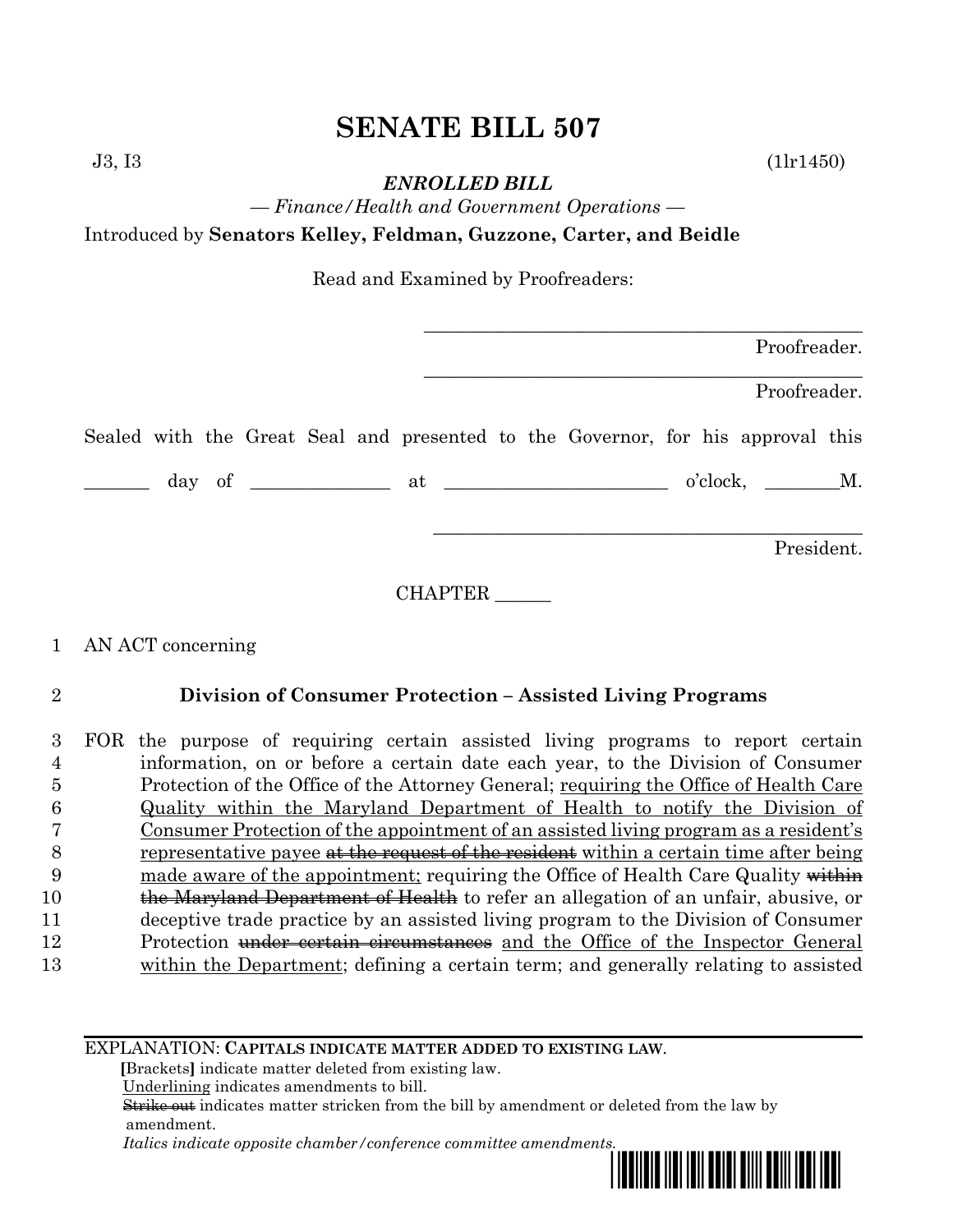#### **SENATE BILL 507**

| $\mathbf{1}$<br>$\overline{2}$ | living programs and the Division of Consumer Protection of the Office of the Attorney<br>General. |  |  |  |  |
|--------------------------------|---------------------------------------------------------------------------------------------------|--|--|--|--|
| 3                              | BY adding to                                                                                      |  |  |  |  |
| 4                              | Article – Commercial Law                                                                          |  |  |  |  |
| 5                              | Section 13-4B-01 to be under the new subtitle "Subtitle 4B. Reporting Requirements                |  |  |  |  |
| 6                              | for Assisted Living Programs"                                                                     |  |  |  |  |
| 7                              | Annotated Code of Maryland                                                                        |  |  |  |  |
| 8                              | (2013 Replacement Volume and 2020 Supplement)                                                     |  |  |  |  |
| 9                              | BY repealing and reenacting, without amendments,                                                  |  |  |  |  |
| 10                             | Article - Health - General                                                                        |  |  |  |  |
| 11                             | Section 19-1801                                                                                   |  |  |  |  |
| 12                             | Annotated Code of Maryland                                                                        |  |  |  |  |
| 13                             | (2019 Replacement Volume and 2020 Supplement)                                                     |  |  |  |  |
| 14                             | BY adding to                                                                                      |  |  |  |  |
| 15                             | Article – Health – General                                                                        |  |  |  |  |
| 16                             | Section 19-1814                                                                                   |  |  |  |  |
| 17                             | Annotated Code of Maryland                                                                        |  |  |  |  |
| 18                             | (2019 Replacement Volume and 2020 Supplement)                                                     |  |  |  |  |
| 19                             | SECTION 1. BE IT ENACTED BY THE GENERAL ASSEMBLY OF MARYLAND,                                     |  |  |  |  |
| 20                             | That the Laws of Maryland read as follows:                                                        |  |  |  |  |
| 21                             | <b>Article - Commercial Law</b>                                                                   |  |  |  |  |
| 22                             | SUBTITLE 4B. REPORTING REQUIREMENTS FOR ASSISTED LIVING PROGRAMS.                                 |  |  |  |  |
| 23                             | $13 - 4B - 01$ .                                                                                  |  |  |  |  |
| 24                             | (A) IN THIS SECTION, "ASSISTED LIVING PROGRAM" HAS THE MEANING                                    |  |  |  |  |
| 25                             | STATED IN § 19-1801 OF THE HEALTH - GENERAL ARTICLE.                                              |  |  |  |  |
| 26                             | ON OR BEFORE JUNE 1 EACH YEAR, EACH ASSISTED LIVING PROGRAM<br>(B)                                |  |  |  |  |
| 27                             | THAT WAS APPOINTED AS A REPRESENTATIVE PAYEE FOR RESIDENTS OF THE                                 |  |  |  |  |
| 28                             | ASSISTED LIVING PROGRAM FACILITY AT ANY POINT DURING THE REPORTING                                |  |  |  |  |
| 29                             | PERIOD SHALL REPORT TO THE DIVISION ON THE USE OF:                                                |  |  |  |  |
| 30                             | SOCIAL SECURITY BENEFITS BY RESIDENTS OF THE ASSISTED<br>(1)                                      |  |  |  |  |
| 31                             | LIVING PROGRAM FACILITY DURING THE IMMEDIATELY PRECEDING YEAR; AND                                |  |  |  |  |
| 32                             | (2)<br>OTHER FEDERAL, STATE, OR LOCAL GOVERNMENT FUNDS BY                                         |  |  |  |  |
| 33                             | <b>THE</b><br>ASSISTED LIVING PROGRAM FACILITY DURING THE<br>RESIDENTS OF                         |  |  |  |  |
| 34                             | IMMEDIATELY PRECEDING YEAR THAT ARE ALLOCATED FOR THE PURPOSE OF                                  |  |  |  |  |
| 35                             | ASSISTING INDIVIDUALS WHO ARE AGED, DISABLED, OR BLIND.                                           |  |  |  |  |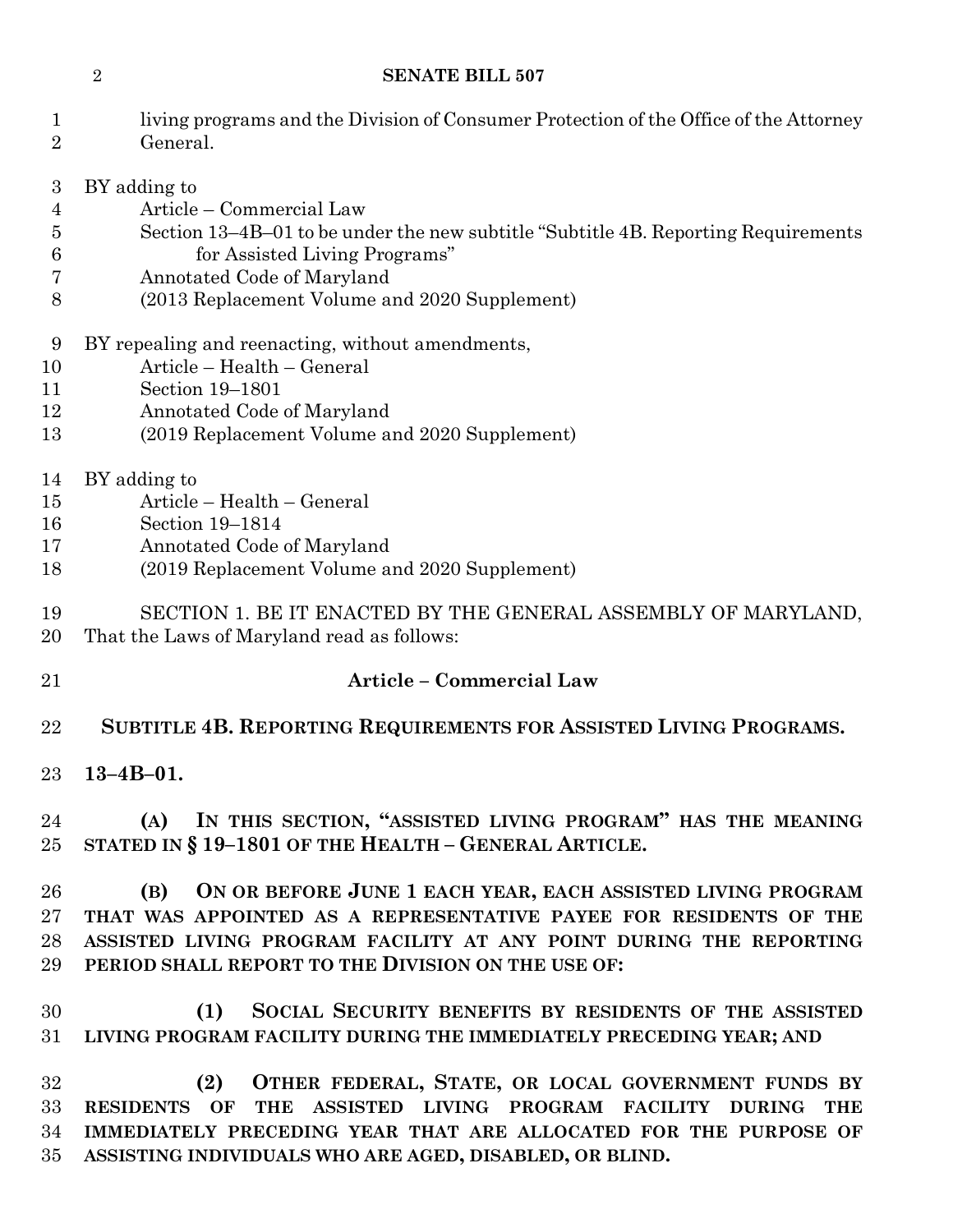| 1<br>$\overline{2}$<br>3<br>4  | (C)<br>THE                                                                                                                                                                                                                                                                                                                                                                                                                                                                                     |       | THE OFFICE OF HEALTH CARE QUALITY SHALL NOTIFY THE DIVISION<br>APPOINTMENT OF AN ASSISTED LIVING PROGRAM AS A RESIDENT'S<br>REPRESENTATIVE PAYEE <del>AT THE REQUEST OF THE RESIDENT</del><br><b>WITHIN</b><br>REASONABLE TIME AFTER BEING MADE AWARE OF THE APPOINTMENT. |  |  |
|--------------------------------|------------------------------------------------------------------------------------------------------------------------------------------------------------------------------------------------------------------------------------------------------------------------------------------------------------------------------------------------------------------------------------------------------------------------------------------------------------------------------------------------|-------|---------------------------------------------------------------------------------------------------------------------------------------------------------------------------------------------------------------------------------------------------------------------------|--|--|
| $\bf 5$                        |                                                                                                                                                                                                                                                                                                                                                                                                                                                                                                |       | Article - Health - General                                                                                                                                                                                                                                                |  |  |
| 6                              | 19-1801.                                                                                                                                                                                                                                                                                                                                                                                                                                                                                       |       |                                                                                                                                                                                                                                                                           |  |  |
| 7                              | In this subtitle:                                                                                                                                                                                                                                                                                                                                                                                                                                                                              |       |                                                                                                                                                                                                                                                                           |  |  |
| 8<br>9<br>10<br>11<br>12<br>13 | "Assisted living program" means a residential or facility-based<br>(1)<br>program that provides housing and supportive services, supervision, personalized<br>assistance, health-related services, or a combination thereof that meets the needs of<br>individuals who are unable to perform or who need assistance in performing the activities<br>of daily living or instrumental activities of daily living in a way that promotes optimum<br>dignity and independence for the individuals. |       |                                                                                                                                                                                                                                                                           |  |  |
| 14                             | (2)                                                                                                                                                                                                                                                                                                                                                                                                                                                                                            |       | "Assisted living program" does not include:                                                                                                                                                                                                                               |  |  |
| 15                             |                                                                                                                                                                                                                                                                                                                                                                                                                                                                                                | (i)   | A nursing home, as defined under $\S 19-1401$ of this title;                                                                                                                                                                                                              |  |  |
| 16                             |                                                                                                                                                                                                                                                                                                                                                                                                                                                                                                | (ii)  | A State facility, as defined under $\S 10-101$ of this article;                                                                                                                                                                                                           |  |  |
| 17<br>18                       | of this article;                                                                                                                                                                                                                                                                                                                                                                                                                                                                               | (iii) | A program licensed by the Department under Title 7 or Title 10                                                                                                                                                                                                            |  |  |
| 19<br>20                       | Subtitle 9 of this title;                                                                                                                                                                                                                                                                                                                                                                                                                                                                      | (iv)  | A hospice care program regulated by the Department under                                                                                                                                                                                                                  |  |  |
| 21                             |                                                                                                                                                                                                                                                                                                                                                                                                                                                                                                | (v)   | Services provided by family members;                                                                                                                                                                                                                                      |  |  |
| 22                             |                                                                                                                                                                                                                                                                                                                                                                                                                                                                                                | (vi)  | Services provided in an individual's own home; or                                                                                                                                                                                                                         |  |  |
| 23<br>24<br>25                 | Environment Program.                                                                                                                                                                                                                                                                                                                                                                                                                                                                           | (vii) | A program certified by the Department of Human Services under<br>Title 6, Subtitle 5, Part II of the Human Services Article as a certified Adult Residential                                                                                                              |  |  |
|                                |                                                                                                                                                                                                                                                                                                                                                                                                                                                                                                |       |                                                                                                                                                                                                                                                                           |  |  |

#### **19–1814.**

 **THE OFFICE OF HEALTH CARE QUALITY WITHIN THE DEPARTMENT, WHEN REFERRING SHALL REFER AN ALLEGATION OF AN UNFAIR, ABUSIVE, OR DECEPTIVE TRADE PRACTICE BY AN ASSISTED LIVING PROGRAM TO THE OFFICE OF THE INSPECTOR GENERAL WITHIN THE DEPARTMENT, SHALL CONCURRENTLY REFER THE ALLEGATION TO THE DIVISION OF CONSUMER PROTECTION OF THE OFFICE OF**